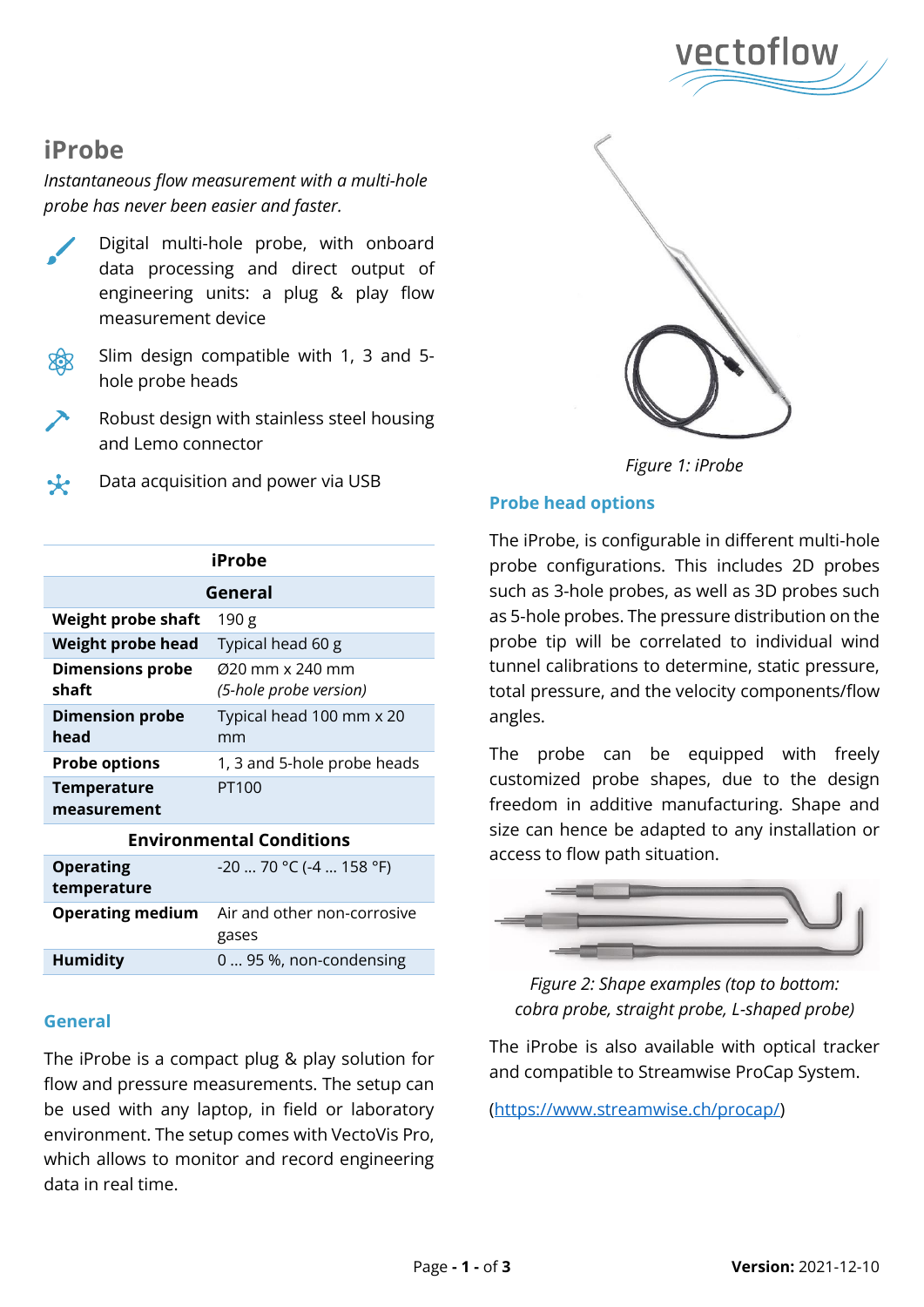

#### **Pressure Acquisition**

| <b>Pressure acquisition</b> | up to 5 differential<br>pressure sensors with<br>variable pressure ranges |
|-----------------------------|---------------------------------------------------------------------------|
| <b>Pressure sensor</b>      | Max. +/- 0.25 % full scale                                                |
| accuracy                    | (typical +/- 0.1 %)                                                       |
| <b>Absolute pressure</b>    | Barometric pressure                                                       |
| acquisition                 | sensor                                                                    |

| <b>Sensor Options</b>                       |                  |  |  |
|---------------------------------------------|------------------|--|--|
| <b>Differential pressure</b><br>range (kPa) | Max. Mach number |  |  |
| 0.13                                        | 0.04             |  |  |
| 0.25                                        | 0.06             |  |  |
| 0.50                                        | 0.09             |  |  |
| 1.25                                        | 0.13             |  |  |
| 2.50                                        | 0.19             |  |  |

| <b>Measurement Errors</b> |                            |  |
|---------------------------|----------------------------|--|
| <b>Flow angles</b>        | $< 1^{\circ}$              |  |
| <b>Velocities</b>         | $< 0.5$ m/s or $< 0.5\%$ , |  |
| <b>Temperature</b>        | $<$ 1 K                    |  |

| <b>Interfaces</b>                 |                                                                       |  |
|-----------------------------------|-----------------------------------------------------------------------|--|
| Communication                     | USB for communication<br>with host PC (setup and<br>data acquisition) |  |
| Power                             | 5 V via USB                                                           |  |
| <b>Pressure reference</b><br>port | Metal tube for reference<br>pressure D=1.0 mm                         |  |
| Cable (included)                  | 1.8m Lemo cable<br>(FGG.0B.307.CLAD52)<br>to USB                      |  |
| <b>Sampling rate</b>              | up to 50 Hz                                                           |  |

| <b>Probe Configuration</b>  |                                                        |
|-----------------------------|--------------------------------------------------------|
| <b>Geometry</b>             | Straight, L-shaped, Cobra                              |
| Number of holes             | 1, 3, 5                                                |
| Max. probe head<br>length   | Up to 280 mm (one part)<br>>280 mm (multipart designs) |
| tip diameter                | Typ. $3 \text{ mm} \dots 5 \text{ mm}$                 |
| Tip geometry                | Conical, spherical                                     |
| <b>Material</b>             | Stainless steel, Titanium, Inconel                     |
| <b>Fastening</b>            | Hexagonal, one-sided flattened<br>cylinder             |
| Reference                   | Reference surface normal to Z<br>axis                  |
| <b>Temperature</b><br>range | $-20 - 70$ °C                                          |

## **Sensors and Electronics**

The iProbe is equipped with up to 5 differential pressure sensors for the probe tip, and one barometric pressure sensor which is used as a reference pressure for the differential pressure sensors. All differential pressure sensors can be selected by pressure range. The temperaturecompensated pressure transducers feature high accuracy and a minimal offset drift. The high proof pressure provides sufficient protection against accidental overloads.

### **PC communication**

The data can be transmitted via USB (optional: RS232 interface). The transmission rate can be set up to 50 Hz. A 5V power supply can be provided simply via USB.

When connected via USB the pressure scanner identifies itself to the host PC as virtual COM port. Thus, any software supporting serial protocols can be used for communication.

The data acquisition can be done with VectoVis, where e.g., a live view of all data and data recording function in readable file formats such as csv is available.